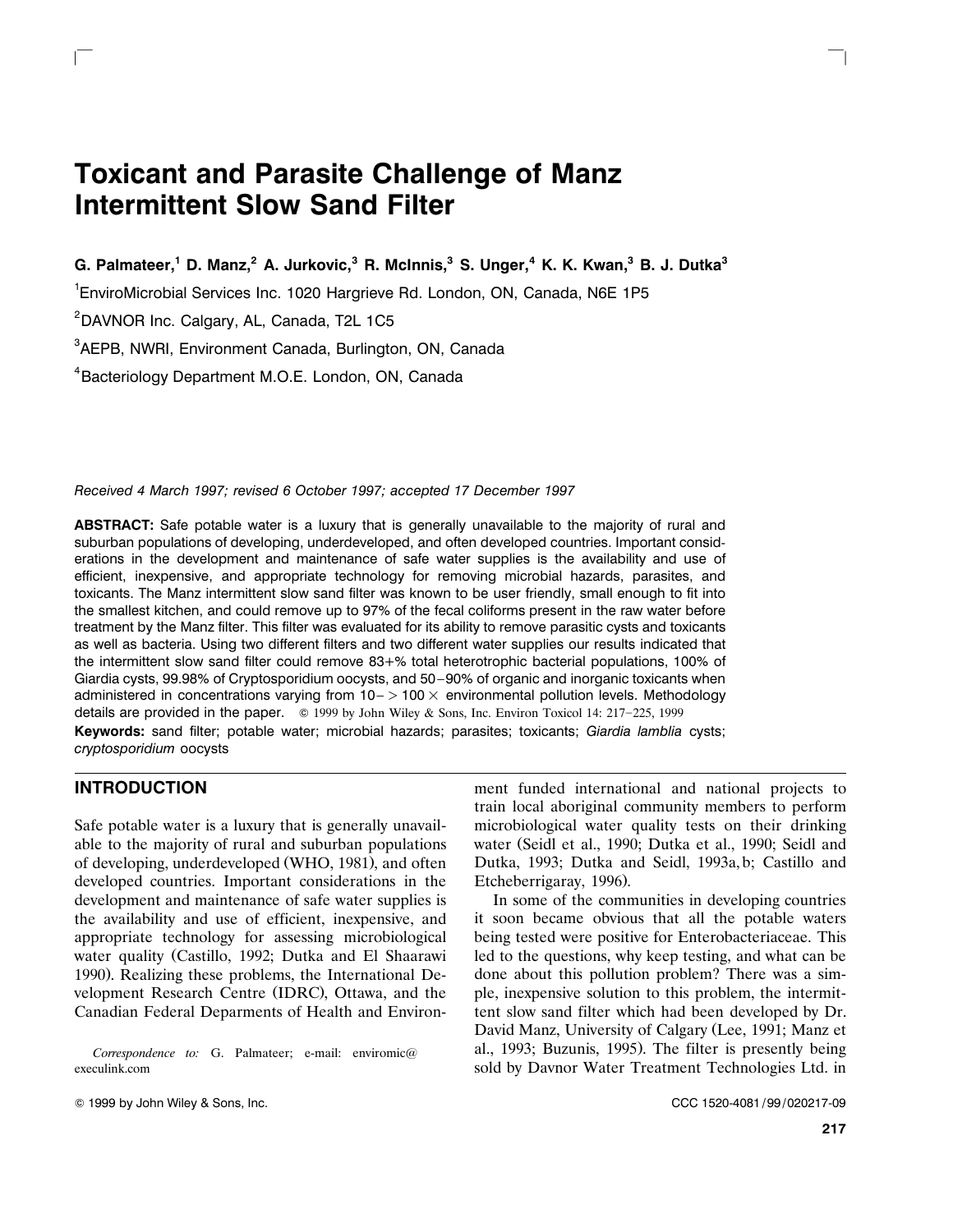Calgary, AL under license from University Technologies International Inc. which is wholly owned by the University of Calgary. (Canadian and USA patents pending).

Several of these filters were installed in the Chol-Chol and Maquehue Mapuche communitees in Chile, by the IDRC in 1993 and were monitored by the trained Mapuche technicians and the University of Chile (Castillo and Etcheberrigaray 1996). During this same time period a toxicology screening study of potable waters in the Mapuche homelands was initiated (Dutka, 1995). Based on the data obtained from the Dutka (1995) study and the ongoing parallel IDRC-sponsored study on drinking water quality, it became obvious that all the surface and underground waters used directly for drinking, cooking, washing, etc. were not only fecally polluted but also contained toxicants, many of which were pesticides. Both the fecal bacteria and toxicants were serious contaminant problems; however, it appeared that the microbial pollution problem could be and was being solved by the Manz filter but, the toxicants in the potable water problem, were still there. Also there appeared to be no simple inexpensive solution to this problem, in an area where each home had its own water supply, electricity was often unavailable and there were no local funds to assist the residents in obtaining clean safe water. This potential toxicological hazard is believed to be common to all countries (Metcalf, 1973), even those with centrally treated and distributed water supplies.

As a potential low-tech, inexpensive partial solution to this problem, it was decided to evaluate the ability of the Manz filter to remove toxicants through the bioaccumulative and biodegradation ability of the biofilm, the ''heart'' of the Manz filter. Also, since Cryptosporidium and Giardia cysts are problems in urban and rural North American communities as well as in other countries (Wells, 1995), it was decided to investigate the ability of the Manz filter to contain the cysts within the biofilm and sand layer, and perhaps provide a degree of safety to those drinking the filtered water. The results of this investigation are documented below.

## **METHODS**

## **Preparation of Filter Unit**

The Manz intermittent slow sand filter unit (the filter) was prepared as shown in Fig. 1. The gravel layer was made up of stones  $1-2$  cm in size, and on top of this was placed a fine cloth mesh. Water was then poured into the filter to cover the cloth and provide a  $5-10$  cm overlay. To this was added slowly, fine white, Ottawa quartz sand followed by more water then more sand. Sand was always added to the water until the required sand height was reached. Detailed installation instructions are provided when the filter is purchased (Davnor Water Treatment Technologies Ltd., 1996; Buzunis, 1995).



**Fig. 1.** Manz intermittent slow sand filter.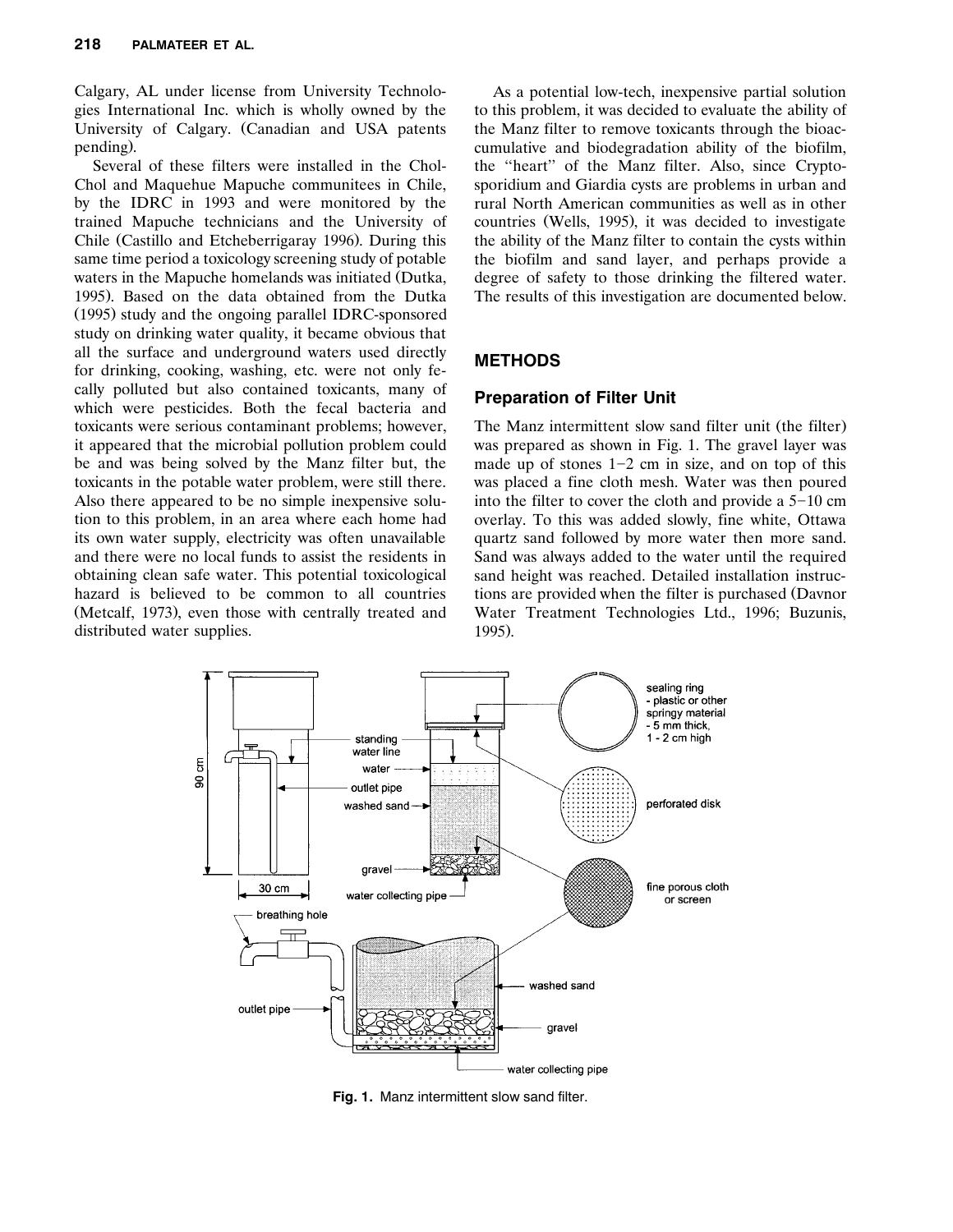Two filter units were set up for this evaluation, one at the National Water Research Institute (NWRI) and the other in Calgary, AL. In the NWRI filter (filter  $#1$ , relatively clean Lake Ontario water was continuously added to the filter until the clarity of the water coming out of the filter could not be distinguished from tap water. The filter was then fed 25 L of lake water each day for 16 days. At this point no total coliforms or fecal coliforms had been detected in the outflow waters for 3 days. The diffuser screen (perforated disk, Fig.  $1$ ) was removed to establish that a biological film had developed and the height of the standing water over the sand. The standing water was 5.6 cm and approximately  $85-90\%$  of the surface was covered with a biological layer. Since the filter unit had been maintained at  $21-23$ °C during this period, it was assumed a sufficient biofilm had been formed so that we could start the experiments. The second filter unit  $(\#2)$  in Calgary was challenged with the more turbid Bow River water until there was an obvious confluent surface biofilm (2 weeks). During this biofilm development period, temperatures varied between  $0-20^{\circ}$ C.

After biofilm (smutzdecke) development, but before toxicant addition, approximately  $3 \text{ g}$  of surface sandbiofilm were collected for bioassay testing. During the study two other samples were collected, as well as one at the end of the study.

## **Chemical Additions**

In this study we initially evaluated filter  $#1$ 's capacity to retain and possibly biodegrade the PAH, phenanthrene (750  $\mu$ g) and the herbicide, metolachlor (50  $\mu$ g) which were added in 16 L of lake water on days;  $1, 4-8$ , 11, 13, and 19. Samples were taken for chemical analyses and bioassays on days;  $1, 4-8, 11, 13, 19, 22, 27, 33,$ 40, and 50. The natural lake water was tested for phenanthrene, metolachlor and toxicants on days 1, 4, 11, and 50.

Later in the year filter  $#1$  was again challenged with a chemical toxicant,  $HgCl<sub>2</sub>$ . For 9 days the filter was challenged with  $HgCl<sub>2</sub>$  added in 40 L of Lake Ontario water in Hg concentrations varying from 98.9 to 208 ppb. During this period both input and filtered water were monitored for Hg concentrations with the filtered water being sampled after 39 L of water had passed through the filter. After the last addition of  $HgCl<sub>2</sub>$  only 40 L of lake water were added daily to the filter and the filtered waters were monitored for 5 days for Hg concentrations similar to the first 9 days.

Filter  $#2$  was challenged daily with 5 ppm Hg and 10 ppm nonylphenol in 25 L of Bow River water for 21 days. Water samples were collected for bioassays on days 4, 6, 11, 16, and 21. Surface biofilm-sand were also collected for bioassay tests on days 4, 11, and 21.

#### **Chemical Analysis**

Phenanthrene and metolachlor concentrations were estimated in the ppb range using commercial immunoassay kits (Quantix and Agri-Diagnostics). The reliability and sensitivity of immunoassays have been well described by Wust and Hock (1992). Analysis of Hg concentrations in filter  $#1$  were performed using the automated cold vapor technique (USEPA, 1974). Input and filtered lake water for filter  $#1$  were also examined for the following: total suspended solids (TSS), Method No. 2540D; 5 day biochemical oxygen demand (BOD5), Method No. 5210B; chemical oxygen demand (COD), Method No. 5220D; and total organic carbon (TOC), Method No. 5310C (APHA 1995).

#### **Bioassays**

Two bioassays were used to screen the lake and river water, the inoculated river and lake water and the filtered water for toxicants. These were; the 48 h *Daphnia magna*, and the 15 min Microtox test (Dutka, 1988). The sediment-chromotest was used to test sand and biofilm samples (Kwan, 1993). Bacteriological tests were only performed on the lake water and filter  $#1$ outlet waters.

Total coliform counts were obtained using mEndo agar and membrane filtration and fecal coliform and *E*. *coli* population estimates were obtained by the MPN technique using A1 Broth with MUG (Dutka and Seidl, 1993a). Heterotrophic plate counts were obtained using the spread plate technique, Heterotrophic plate count agar and incubation at  $20^{\circ}$ C for 7 days (Dutka, 1989).

#### **Parasite Additions and Screening**

To approximate a typical infrequent assault on the filter by a massive dose of parasitic cysts (e.g., a cow defecating in a stream which is used as a source for drinking water), 10<sup>6</sup> Cryptosporidium oocysts and 10<sup>5</sup> *Giardia lamblia* cysts were added in 16 L of lake water to the filter. Except for week-end days and holidays every day after this massive inoculum 16 L of Lake Ontario water were added to the filter to maintain the biofilm and to test the efficiency of the filter.

On days 1,  $4-8$ ,  $11-15$ ,  $18-22$ ,  $25-28$ , and 29 the 16 L of filtered lake water were collected into individual containers for cyst enumeration and identification.

All the above samples were transported to the Ministry of Environment Laboratories in London, ON for cyst enumeration following the procedures developed by Aldom and Chagla (1995) which used membrane filtration and dissolution followed by the Merifluor immunofluorescence assay for *Cryptosporidium*-*Giardia*, with one minor modification. To dissolve the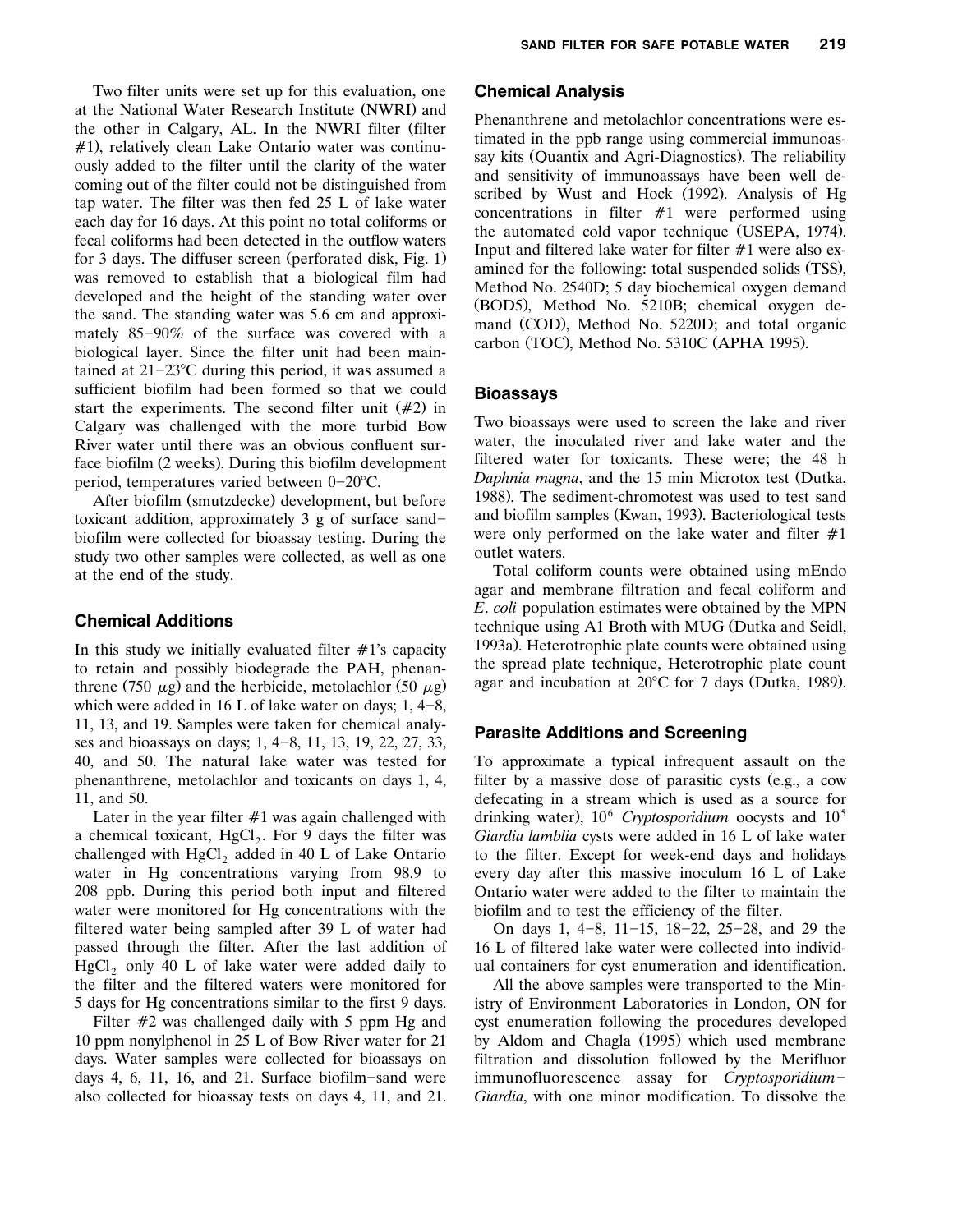filter 100 mL of DMSO (dimethyl sulphoxide) was used instead of acetone. From ongoing experience DMSO appeared to be less stressful on the oocysts-cysts as they tended to maintain their spherical shape and fluoresced more intensely.

# **RESULTS AND DISCUSSION**

During the biofilm building period using Lake Ontario waters, the maximum total coliform count of input water was 39 per 100 mL with the filtered water maximum being 12 coliforms. Once metolachlor and phenanthrene were added, fecal coliform and *E*. *coli* MPN tests were conducted on eight input and output samples over 33 days. All counts were less than two per 100 mL with the exception of MPN values obtained on day 19. Here we observed fecal coliform and *E*. *coli* MPN values of  $23/100$  mL while the filtered water values were eight fecal coliforms and two  $E$ .  $\frac{coli}{t}$ 100 mL. From the above, it is obvious that the waters used in the metolachlor and phenanthrene study contained very few coliform-type organisms. When some were found, their removal rate varied between 65 and  $90 + \%$ . These results were very similar to those reported from Nicaragua by Buzunis (1993) where input waters contained 10 or less fecal coliforms per 100 mL. During this experiment up to day 33, the biofilm was not complete and dense (Fig. 2) due to the lack of pollution (bacterial, algal, and organics) in the input waters.

Surface sand-biofilm samples were collected just prior to toxicant addition from two areas, little biofilm and heavy biofilm on day 50 of the Lake Ontario toxicant addition study. These samples were tested for toxicity by the sediment-chromotest procedure and all samples indicated  $EC_{100}$  values  $> 50\%$  sediment concentration. These data suggest that there was no major retention of toxicants in the surface smutzdecke or that biodegradation was occurring at a sufficient rate to keep the toxicity level below the sensitivity of the bioassay. In contrast the Bow River water filter had a well developed smutzdecke and the Sediment-chromotest results indicated (a) before toxicant addition  $EC_{100}$  values  $> 50\%$  sediment concentration, (b) day 4 of toxicant addition  $EC_{100}$  value of 6.25%, (c) day 11 of toxicant addition,  $EC_{100}$  value of 3.13%, and (d) day 21 of toxicant addition,  $EC_{100}$  value of 0.78%. These data indicate a continuous build-up of toxicants in the smutzdecke an indication that the filter is operating efficiently and is removing toxicants from the spiked waters.

The mean of five heterotrophic plate counts for Lake Ontario input waters were 3360 colony forming units (CFU) per mL while the filtered waters contained 571 CFU per mL. This represents a 83% reduction in heterotrophic bacterial counts which approachs the results of Manz and Buzunis (1995).

The premise on which the Manz intermittent slow sand filter (MISSF) is based, is that the water passes through an undisturbed ''smutzdecke'' and an aerobic system. The overlying water level depth becomes important in the optimal operation of the MISSF. In filter  $#1$  (lake water) the overlying water depth was 5.6 cm. while the ideal depth is approximately  $2.5$  cm (Buzunis, 1995). In the future, evaluations on toxicity removal will be carried out with a water overlay depth of 2.5 cm. In filter  $#2$  the overlying water level was in the 2.5-3 cm range.

Table I presents a detailed summary of the results of parasitic cyst additions via Lake Ontario water. *Giardia lamblia* cysts  $(6-16 \mu m)$  were completely retained within the smutzdecke and sand for 29 days, when the experiment ended. These data are compatible with the slow sand filter 100% removal results reported by Bellamy et al. (1985) and Schuler and Ghosh (1991). *Cryptosporidium* oocysts, perhaps due to their smaller size  $(4-7 \mu m)$  showed some breakthroughs up to day 22. From day 22 to day 29 no further oocysts were encountered. Even with the sporadic breakthrough of oocysts and massive initial inoculum, over 99.98% of the *Cryptosporidium* oocysts were retained in the filter. Again these results are equivalent to those observed in slow sand filters (Bellamy et al., 1985; Schuler and Ghosh, 1991).

In a recent review by Kindzierski and Gagos (1996), it was noted that in an experimental feeding trial 16 people were given doses of approximately 300 *Cryptosporidium parvum* oocysts and 14 became infected. Haas and Rose (1995) have suggested that in highly vulnerable populations, the possibility of an outbreak may exist at concentrations varying from  $10-30$  oocysts per 100 mL of finished water. From Table I, it can be seen that this potentially infective dose for susceptible individuals was reached on only two days; day 7 when 28.12 oocysts per 100 mL, and on day 11 when 25 oocysts per 100 mL were detected. These observations strongly indicate that the Manz intermittent slow sand filter is an extremely efficient system for removing parasitic cysts and potential health hazards from water intended for human consumption.

Maximum metolachlor levels in Canadian river, well, pond, and rain waters are in the 10 ppb range (Hall et al., 1993; Frank et al., 1990) while the detection limit for metolachlor by *Daphnia magna* varies from 2-5.6 ppm depending on water pH, hardness and trophic status (Dutka et al., 1995). In this study, the Lake Ontario input waters were spiked with 50 ppb metolachlor or  $5 \times$  the highest natural occurrence. However three replicate immunoassays on the spiked input wa-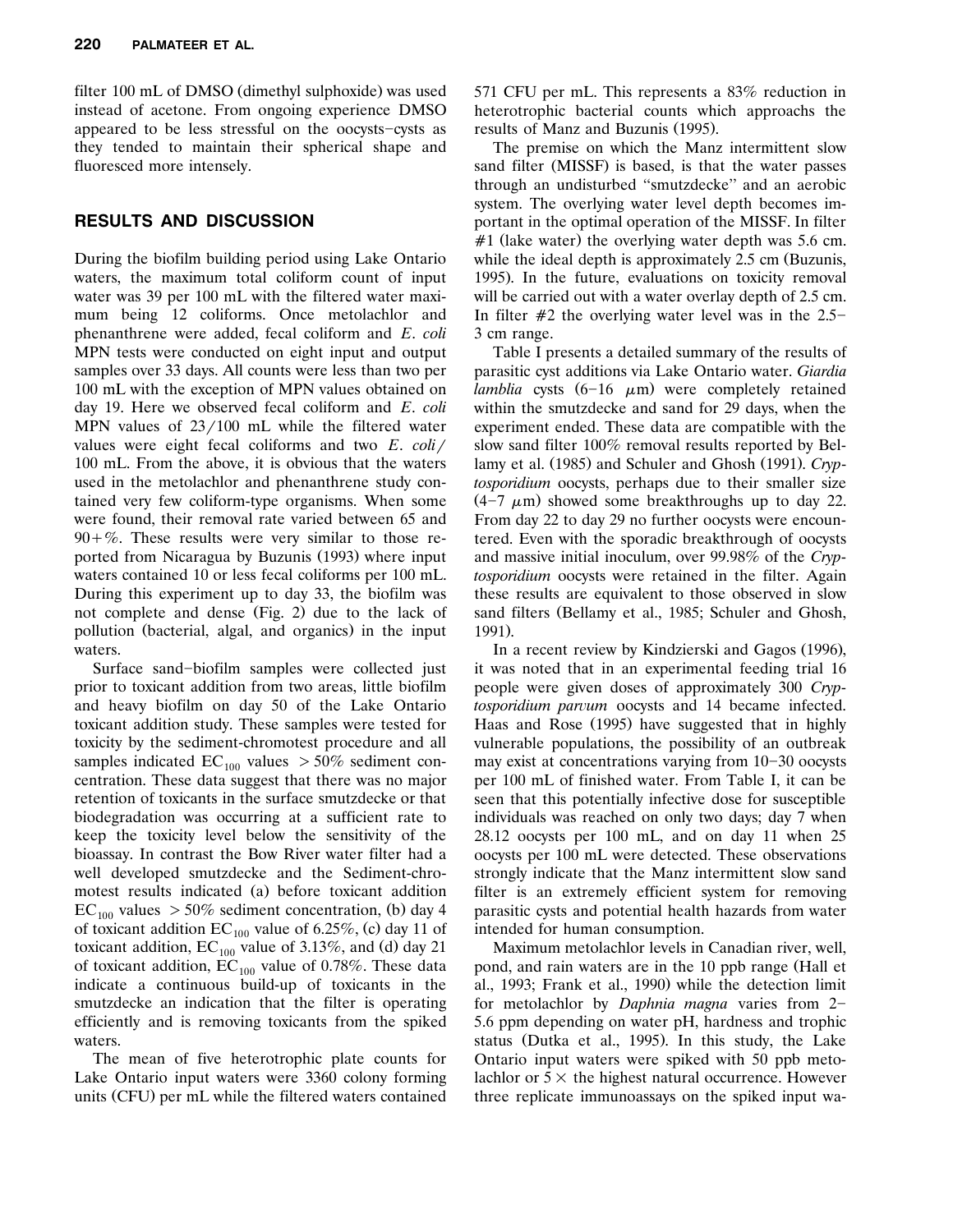| Days after Inoculation  | Cryptosporidium Oocysts<br>Recovered per Liter | Giardia Lamblia Cysts<br>Recovered per Liter | <b>Liters Filtered</b> |  |
|-------------------------|------------------------------------------------|----------------------------------------------|------------------------|--|
| 1                       | $\theta$                                       | 0                                            | 16                     |  |
| 4                       | $\theta$                                       | 0                                            | 16                     |  |
| 5                       | 0                                              | 0                                            | 16                     |  |
| 6                       | 40                                             | 0                                            | 16                     |  |
| 7                       | 281.25                                         | 0                                            | 16                     |  |
| 8                       | 17.5                                           | 0                                            | 16                     |  |
| 11                      | 250                                            | 0                                            | 16                     |  |
| 12                      | $\theta$                                       | 0                                            | 16                     |  |
| 13                      | 50                                             | 0                                            | 16                     |  |
| 14                      | 87.5                                           | 0                                            | 16                     |  |
| 15                      | 25                                             | 0                                            | 16                     |  |
| 18                      | $\overline{0}$                                 | 0                                            | 16                     |  |
| 19                      | $\Omega$                                       | 0                                            | 16                     |  |
| 20                      | 26.3                                           | 0                                            | 16                     |  |
| 21                      | 21.9                                           | 0                                            | 16                     |  |
| 22                      | 25                                             | 0                                            | 16                     |  |
| 25                      | $\theta$                                       | 0                                            | 15                     |  |
| 26                      | $\theta$                                       | 0                                            | 16                     |  |
| 27                      | 0                                              | 0                                            | 12                     |  |
| 28                      | $\overline{0}$                                 | $\theta$                                     | 16                     |  |
| 29                      | $\overline{0}$                                 | $\theta$                                     | 20                     |  |
| Total liters filtered   |                                                |                                              | 335                    |  |
| Total oocysts recovered | 13,191                                         | $\overline{0}$                               |                        |  |
| Obocysts per liter      | 39.37                                          | $\theta$                                     |                        |  |
| Percent retained        | 99.986                                         | 100                                          |                        |  |
| Original inoculation    | 1,000,000                                      | 100,000                                      |                        |  |

**TABLE I. Investigation of the Manz intermittent slow sand filter to remove crypotosporidium and giardia from water**

ters gave readings of 25.92, 25.02, and 25.66 ppb metolachlor. These values we believe are the actual concentrations resulting from our spiking.

Hamilton harbor waters which are badly contaminated with polyaromatic hydrocarbons (PAHs) (International Joint Commission, 1985) have levels varying from  $20-118$  ppt of which  $20\%$  of this concentration could be due to phenanthrene (Fox et al., 1996, Fox, personal communication.

Sixteen liters of input waters were spiked with 750  $\mu$ g phenanthrene or over 10  $\times$  the levels found in environmental waters. None of the bioassays used in this study were able to detect an impact from the 750  $\mu$ g phenanthrene addition.

These concentrations were selected as they were within the immunoassay test kit ranges and we had unrealistically thought that we may observe synergistic reactions without having to increase the toxicant levels to far above reality and solubility ranges. However during the course of the metolachlor and phenanthrene additions, a total of 500  $\mu$ g or 0.5 ppm metolachlor and 7500  $\mu$ g or 7.5 ppm of phenanthrene were added to the sand filter. Thirteen days after the last chemical addition all the filtered water bioassays were still negative suggesting that there was no massive breakthrough of chemicals.

Cumulative percent retention of metolachlor by the MISSF is shown in Table II. Cumulative percent retention was calculated using the following relations;

$$
R_n = \frac{\Delta S}{\sum_{i=1}^n C_{Ii} \ \mathbf{\mathsf{V}}_{Ii}} \times 100,\tag{1}
$$

$$
\Delta S_n = \sum_{i=1}^n Cii \ \forall_{Ii} - \sum_{i=1}^n C_{oi} \ \forall_{oi}, \tag{2}
$$

where:  $R_n$  is the cumulative percent retention of metolachlor on day *n*, *n* is the number of days since the beginning of test,  $\Delta S_n$  is the change in the amount of metolachlor from the beginning of the study,  $C<sub>l</sub>i$  is the concentration of metolachlor in the water added to the filter on day *i* based on immunoassay data,  $\mathbf{V}_{Ii}$  is the volume of water added to the filter on day *i*,  $C_{oi}$ is the concentration of metolachlor in the water which leaves the filter on day *i* based on immunoassay data,  $\mathbf{V}_{oi}$  is the volume of water which leaves the filter on day *i*,  $(\forall_{Ii} = \forall_{oi})$ .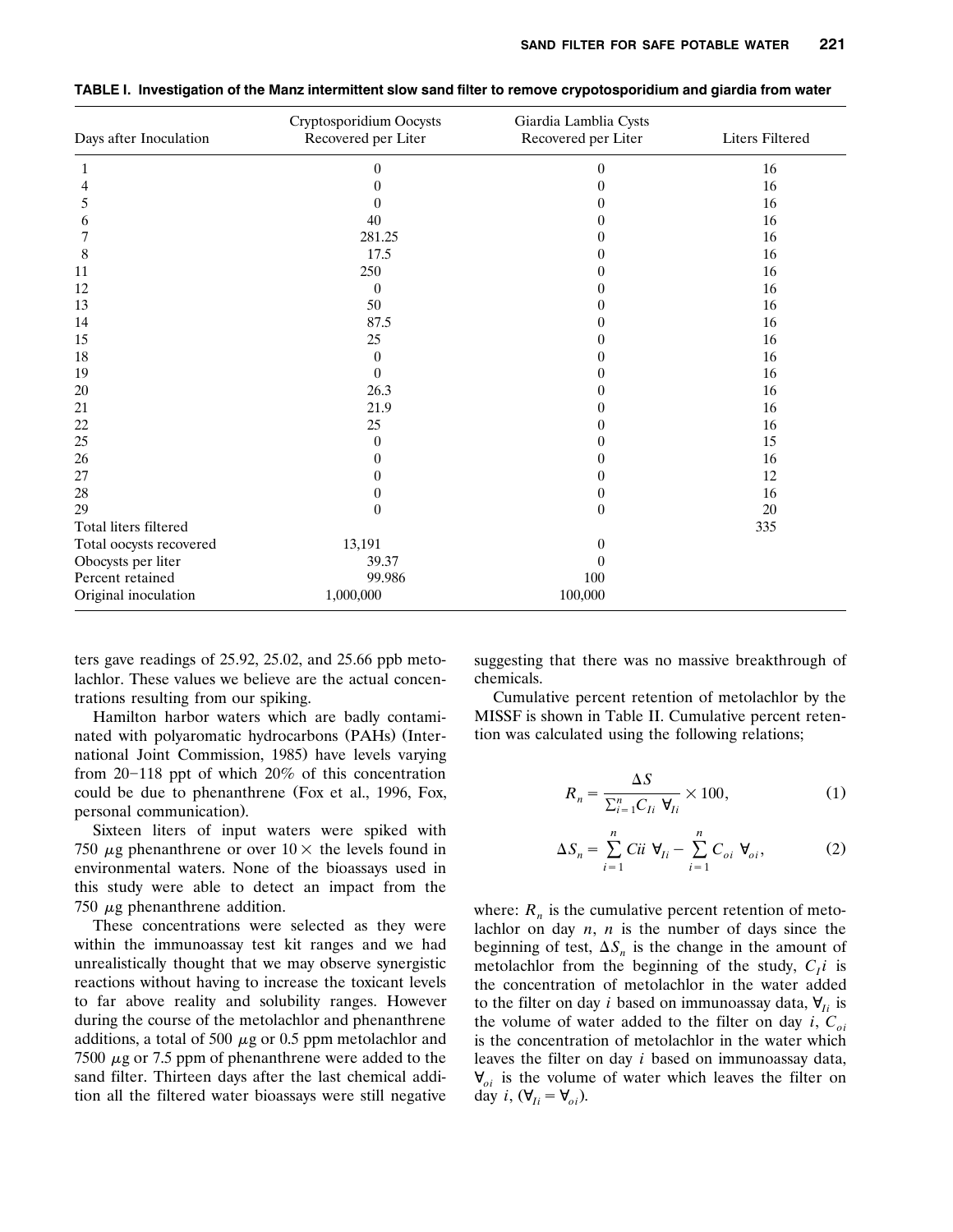| Sample # | Day of Test | Concentration<br>Added, ppb | Percent<br>Retention |
|----------|-------------|-----------------------------|----------------------|
| 1        | 1           | 27.27                       | 89.6                 |
| 2        | 4           | 27.06                       | 50.43                |
| 3        | 5           | 25.34                       | 67.93                |
| 4        | 6           | 22.45                       | 80.08                |
| 5        | 7           | 22.56                       | 74.79                |
| 6        | 8           | 25.09                       | 78.88                |
| 7        | 11          | 25.47                       | 71.78                |
| 8        | 13          | 22.73                       | 85.5                 |
| 9        | 19          | 21.34                       | 89.4                 |
| 10       | 22          | 0.09                        | 90.57                |
| 11       | 27          | 0.55                        | 97.63                |
| 12       | 33          | 0.08                        | 99.02                |
| 13       | 40          | 0.09                        | 99.7                 |
| 14       | 50          | 0.09                        | 99.84                |

**TABLE II. Metolachlor<sup>a</sup> retention in the Manz intermittent slow sand filter**

 $^{\circ}$  Metolachlor $^{\circ}$  -0.09 ppb Lake background levels.

Based on immunoassay data, on day 22 there were 83.2  $\mu$ g of metolachlor within the filter and after 16 L of lake water were added 90.57% of the metolachlor remained. Similar calculations were used to obtain percent retention of metolachlor to day 50 (99.84).

Lake water metolachlor levels varied from 0.55 to 0.05 ppb with the majority of values being between 0.19 and 0.09 ppb (concentrations at the extreme end of the immunoassay's sensitivity range and are believed to be background noise). On day 50 the output waters contained 0.18 ppb metolachlor, very similar to the 0.19 ppb of the lake water added to the filter on day 1. From these data it appears that the MISSF is able to retain from 50 to 99% of a metolachlor concentration that is at least  $2.5-8\times$  higher than the highest reported concentration in Canadian waters. If we assume that immunoassay values below 0.20 ppb are background noise levels then from day 33 to day 50 there would have been 100% retention of the remaining metolachlor. The lowest retention was after a 3 day period without water addition early in the development of the smutzdecke, and as this biofilm developed the retention of metolachlor or its biodegradation increased, thus resulting in output waters with lower and lower concentrations of metolachlor.

Immunoassay data indicated that there were no detectable levels of phenanthrene in the unspiked input lake waters. The most likely reason for this is the immunoassay kit sensitivity level is 5 ppb and the highest reported level for phenanthrene within the Lakes Ontario and Erie basins is 77 ppt (Michor et al., 1996). Thus all the unspiked input lake waters had phenanthrene levels of  $\lt$  5 ppb. Although the input lake waters were spiked with phenanthrene to achieve

a level of approximately 47 ppb, when these spiked waters were tested for phenanthrene-PAH levels the concentrations found varied from 10.6 to 66 ppb. Listed in order are the nine input phenanthrene concentrations (ppb) as provided by the immunoassay kit: 12.2, 14, 43, 10.6, 22.3, 66, 21, 42, and 52. All filtered water samples during this 50 day study indicated the presence of  $\leq$  5 ppb phenanthrene. Thus under the worst case scenerio there was only a  $53\%$  retention/removal of phenanthrene to at least  $92.5\%$  removal-retention of the PAH phenanthrene which was added in amounts at least  $10\times$  the highest recorded level in Canadian waters.

In earlier studies we had found *Daphnia magna*  $EC_{50}$  values for Hg and nonylphenol to be 0.1 and 0.5 ppm and  $EC_{50}$  15 min and microtox values to be 0.046 and 1.35 ppm. The addition of 5 ppm Hg and 10 ppm nonylphenol to Bow River water and then putting it through the MISSF produced a variety of bioassay responses shown in Table III. Here it can be seen that the Microtox bioassays over 16 days produced very similar results. None of the filtered water samples were sufficiently toxic to produce a response in the Microtox system. From the Microtox assays it can be surmised that there was, conservatively, at least  $75-80\%$  more toxicant in the input water as compared to the filtered water. Or conversely, based on the Microtox assay the MISSF produced at least a 75% reduction in toxicity. The *Daphnia magna* results were more variable. Toxicity reduction as measured by *Daphnia magna* responses

**TABLE III. Mercury and nonylphenol toxicity removal from Bow River water by the Manz intermittent slow sand filter**

| Day of Sample<br>Processing       | Daphnia Magna %<br>$Sample = EC50$ | Microtox % Sample<br>$=$ EC50 |  |  |
|-----------------------------------|------------------------------------|-------------------------------|--|--|
| 1 input <sup><math>a</math></sup> | $EC10^b$                           | >100                          |  |  |
| output                            | 100                                | >100                          |  |  |
| $4$ input $^{\circ}$              | 0.7                                | 24.9                          |  |  |
| output                            | 90                                 | >100                          |  |  |
| 6 input                           | 0.6                                | 22                            |  |  |
| output                            | 0.7                                | >100                          |  |  |
| 11 input                          | 2                                  | 23.4                          |  |  |
| output                            | 5                                  | >100                          |  |  |
| 16 input                          | 0.1                                | 20.1                          |  |  |
| output                            | 3                                  | >100                          |  |  |
| 31 input                          | 6                                  | NT <sup>d</sup>               |  |  |
| output                            | 25                                 | NT                            |  |  |
| <b>Bow River</b>                  | Neg                                | NT                            |  |  |

<sup>a</sup> Input/output = Bow River with no additions.<br><sup>b</sup> EC10 = only 10% of animals died.<br><sup>c</sup> Input = 5 ppm Hg + 10 ppm nonylphenol in 25 L Bow River

water.<br> $\frac{d}{d}NT = not tested, lab error.$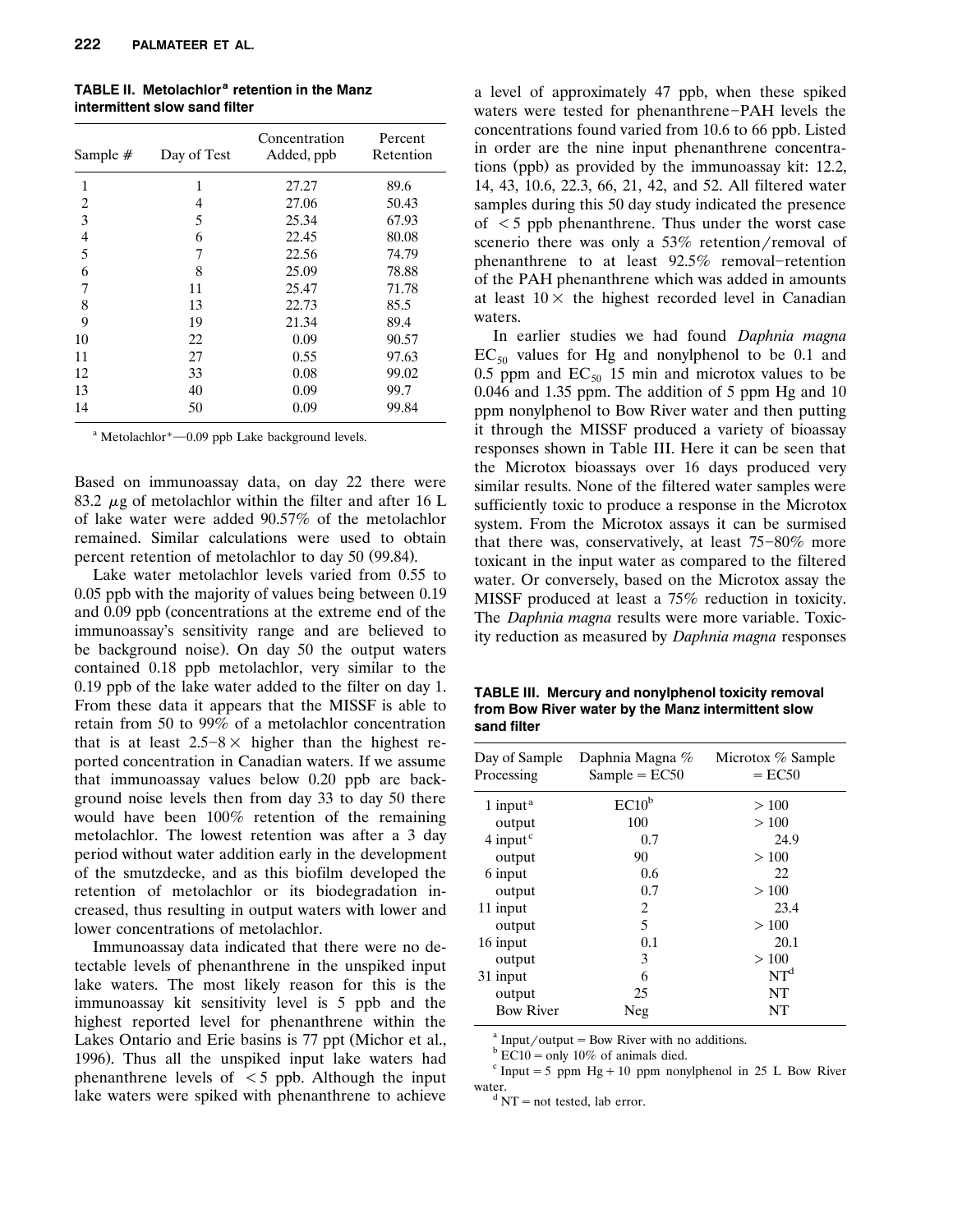in the filtered water were shown to vary from a low of 50% (day 6) to  $250\%$  (day 11) and more than a  $1000\%$ (days 4 and 16). Based on metolachlor data (filter  $\#1$ ) and Daphnia data (filter  $#2$ ) the MISSF removes at least  $50\%$  of toxicants (some of the pesticides have genotoxicity activities) added at concentrations at least  $10\times$  the concentrations found in polluted environments. We suspect that the MISSF under normal working conditions could remove greater than 50% of organic and inorganic toxicants, at normal environmental concentrations, from waters used as potable water source water. This we believe can be easily proven (but costly) by detailed chemical analyses of input waters and filtered waters at ppb and ppt levels.

Approximately 4 weeks after the above study with filter  $#1$  another minor study was initiated to confirm our belief that under ''normal working conditions'' the MISSF could remove at least 50% of a waterborne toxicant. To partially explore this potential we spiked Lake Ontario waters with  $HgCl<sub>2</sub>$  to achieve concentrations in the 150 ppb Hg range. Over a 9 day period 40 L of spiked lake water were added daily to the filter. During this period both input  $(6 \times)$  and filtered water  $(9 \times)$  were monitored for Hg concentrations, with the filtered water being sampled after 39 L of water had passed through the filter. After the last addition of HgCl<sub>2</sub> spiked lake water, 40 L of lake water were added daily for 5 days with input and filtered waters being tested daily for Hg concentrations. It was during this latter phase of the study that it was again confirmed that the lake water used had Hg concentrations below the method detection limit  $(0.125 \text{ pb})$  as defined for the Province of Ontario MISA program.

The efficiency of the filter to remove-retain Hg from the spiked lake waters are shown in Table IV. From these data it can be calculated that the mean Hg input concentration was 161.7 ppb and the mean Hg concentration of the filtered water was 7.63 ppb. Thus during this period there was  $> 92\%$  retention of Hg within the filter. Over the next 5 days when no detectable levels  $(< 0.125$  ppb, based on the sensitivity of the procedures used) of Hg were added to the filter, the 40 L of filtered water per day had a mean Hg concentration of 18.04 ppb, indicating a  $> 86\%$  retention of the original Hg load in the filter at the end of this period. On days 20 and 21 the mean Hg concentration in the outlet waters was 1.8 ppb, a level considered safe for drinking waters (Nikiforuk, 1996).

Seven days after the completion of the above study we tested the MISSF's ability to impact on some basic physical, and biochemical parameters; TSS, TOC, COD, and BOD over a 3 day period during which 40 L of Lake Ontario water were put through the filter daily. The results are shown in Table V. The most striking feature of these data are that COD tended to increase

| TABLE IV. Efficiency of the Manz intermittent slow |  |  |  |
|----------------------------------------------------|--|--|--|
| sand filter to remove Hg from lake water spiked    |  |  |  |
| 100-200 $\times$ normal environmental levels       |  |  |  |

| Day Sample<br>Collected  | Inlet Hg ppb | <b>Filtered Water</b><br>Hg ppb |  |  |
|--------------------------|--------------|---------------------------------|--|--|
| 1                        | 98.9         | 12.9                            |  |  |
| $\overline{c}$           | 152.5        | 12.0                            |  |  |
| $\overline{3}$           | 149.5        | 14.0                            |  |  |
| $\overline{\mathcal{L}}$ |              | 15.3                            |  |  |
| 5                        | 198.0        | 8.87                            |  |  |
| 6                        |              | 10.6                            |  |  |
| 7                        | 208.0        | 15.0                            |  |  |
| 8                        |              | 8.01                            |  |  |
| 9                        | 163.3        | 14.5                            |  |  |
| 10                       | < 0.125      | 18.2                            |  |  |
| 11                       | < 0.125      | 18.03                           |  |  |
| 12                       | < 0.125      | 18.5                            |  |  |
| 13                       | < 0.125      | 20.9                            |  |  |
| 14                       | < 0.125      | 14.6                            |  |  |
| 20                       | < 0.05       | 2.02                            |  |  |
| 21                       | < 0.05       | 1.57                            |  |  |

as it passes through the filter. Also the MISSF appears to show increasing efficiency, with time, to retain-biodegrade  $(11 - > 100\%)$  the other parameters. Perhaps these data are indicative of a period of stress that the Hg additions may have put on the smutzdecke. The implications of these data, or whether these data are typical for all operating periods of the filter are not known. A longer study using different degrees of polluted water could possibly clarify our observations.

The next day after the above tests were completed, the integrity of the smutzdecke and the sand filter were destroyed in order to collect samples for toxicity testing by the sediment-chromotest solid phase bioassay. However, prior to collecting the smutzdecke-sediment samples we noted that the smutzdecke was not complete and looked very similar to the initial viewing of the smutzdecke after 16 days of lake water feeding. It was then realized that there had been leakage of water from around the filter screen and this turbulance was responsible for the loss of  $10-15\%$  of the smutzdecke. This break in the smutzdecke may have been partially responsible for some of the  $HgCl<sub>2</sub>$  which passed through the filter. Samples were collected from the top cm  $#1$ , (smutzdecke and sand), from  $#2$  the 2.5 cm level, the 10 cm level,  $#3$  and the 27 cm level,  $#4$ . When these solid phase samples were tested, the following results were noted;  $\#1$ , 12.5% of the sample produced an  $EC_{100}$  effect, #2, 25% of the sample produced an  $EC_{100}$  effect, and samples #3 and #4 were completely negative for toxic effects at the highest concentration tested, 50%.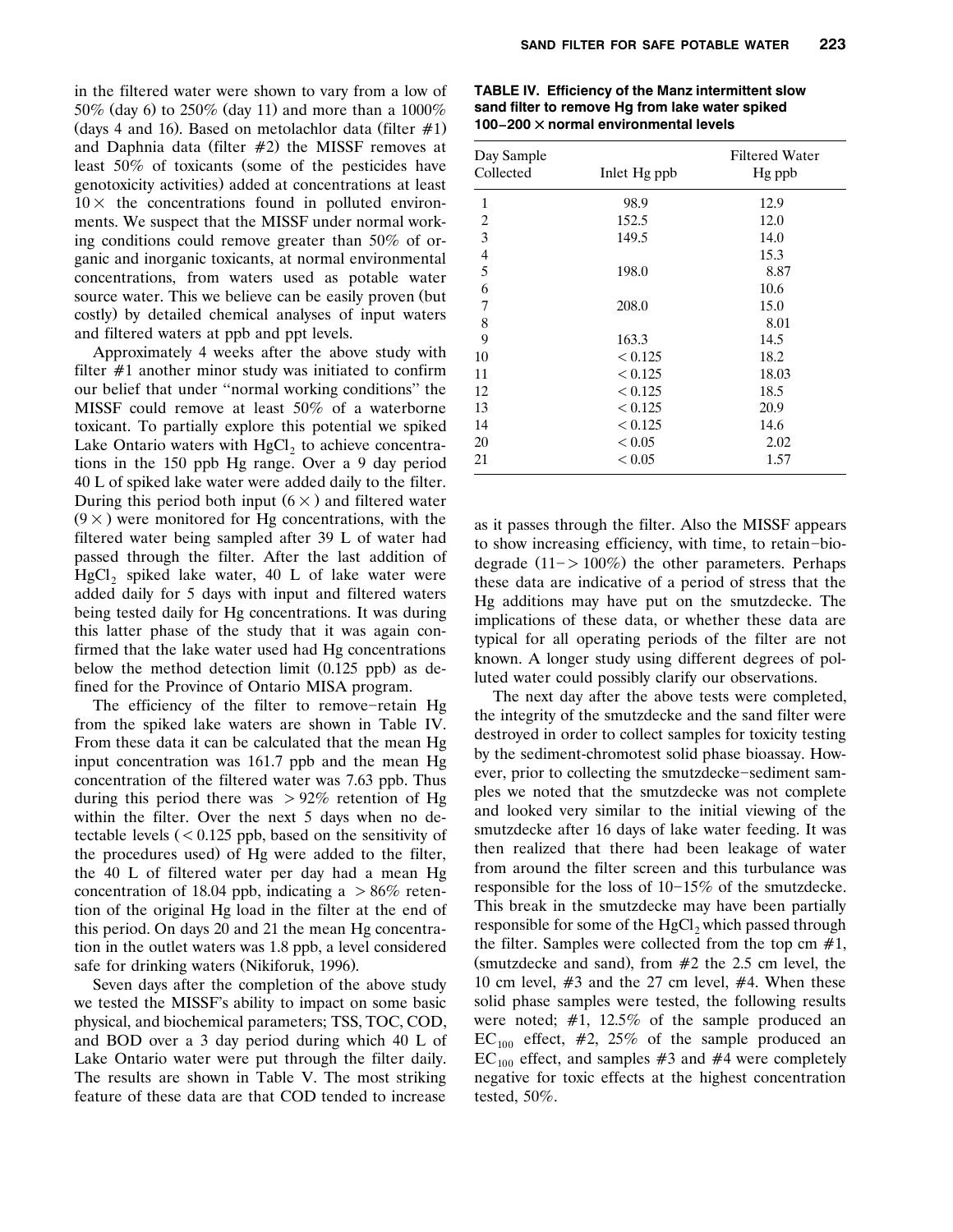|                           | Day 1 |                   | Day 2 |                   | Day 3 |                   |
|---------------------------|-------|-------------------|-------|-------------------|-------|-------------------|
|                           | Input | Filtered          | Input | Filtered          | Input | Filtered          |
| TSS mg/L                  | 2.60  | N.D. <sup>a</sup> | 5.0   | N.D. <sup>a</sup> | 9.0   | N.D. <sup>a</sup> |
| $TOC$ mg/L                | 2.77  | 2.38              | 2.25  | 1.84              | 2.07  | 1.69              |
| $\text{COD} \text{ mg/L}$ | 23    | 24                | 21    | 21                | 14    | 22                |
| Total BOD 5               | 3.65  | N.D. <sup>a</sup> | 3.05  | N.D. <sup>a</sup> | 5.6   | N.D. <sup>a</sup> |

**TABLE V. Study of the impact of the Manz intermittent slow sand filter on some physical and biochemical parameters on Lake Ontario water**

 $^{\rm a}$  N.D. = not detected.

These results tend to support the belief that the smutzdecke plays a major role in microorganism, parasite, and toxicant removal, either by retention, (as indicated by the above toxicity study) biodegradation or biotransformation (metolachlor and phenanthrene study), or combinations of these actions (microorganism and parasites). Perhaps, over time, an excess bioaccumulation of toxicants in the smutzdecke may sporadically decrease its activity and may be the reason for some of the abberant results we have occasionally noted.

# **CONCLUSIONS**

- 1. Even without the development of a complete biofilm (smutzdecke) the Manz intermittent slow sand filter (MISSF) was able to remove approximately  $83\%$  of the total heterotrophic bacterial population from input waters.
- 2. The MISSF when challenged with massive concentrations of parasitic cysts was able to retain 99.98–100% of the cysts with no breakthroughs  $22$ days after massive inoculations.
- 3. The MISSF when challenged with organic and inorganic toxicants at levels of  $10-100\times$  normal environmental levels was found to be able to retain between  $50-99\%$  of toxicants. It would appear that many of the toxicants are entrapped, biodegraded, or biotransformed in the smutzdecke as shown by increased toxicant levels over time in the smutzdecke.
- 4. The development of a good biofilm is essential for maximum efficiency of the MISSF. The more biologically productive the waters used to develop the filter biofilm, the quicker and more efficiently the filter operates.
- 5. It is believed that the height of the standing water may be important in the development of the biofilm;  $2-3$  cm appears to be an efficient level.
- 6. The MISSF is much more than a bacteriological filter, it possibly has a greater impact in parasitic

cyst removal and decreasing toxicant-genotoxicant concentrations from drinking waters in developing and developed countries.

7. In areas where it is suspected or known that the waters which the people drink contain hazardous compounds and the MISSF is used, it may be prudent to remove the surface biofilm (top  $1-2$  cm) every 3 or 4 months.

Research funds for this project were provided by the International Development Research Centre (IDRC), Ottawa, Canada. We gratefully acknowledge Dr. Gilles Forget of IDRC for his tenacious support of and belief in the intermittent slow sand filter.

# **REFERENCES**

- APHA. Standard Methods for the Examination of Water and Wastewater; 19th ed.; American Public Health Association, 1995.
- Aldom, J. E.; Chagla, A. H. Lett Appl Microbiology 1995, 20, 186-187.
- Bellamy, W. D.; Silverman, G. P.; Hendricks, D. W.; Logsdon, G. S. AW W A J 1985, 77, 2-52.
- Buzunis, B. J. Laboratory Report: Confirmational Testing of an Intermittently Operated Slow Sand Filter; Dept. of Civil Engineering, University of Calgary, 1993.
- Castillo, G. IDRC Project: Water Quality Control (Brazil-Chile) Phase 11; Mid-Term Technical Report CF:3-P-90-0100; International Research Development Centre: Ottawa, ON, Canada, 1992; K1G 3H9.
- Castillo, G.; Etcheberrigaray, E. IDRC Project, CF 92-1058: Community-Based Water Quality Testing; Final Report May 1996; International Research Development Centre: Ottawa, ON, Canada, 1996; K1G 3H9.
- Davnor Water Treatment Technologies Ltd. Installation Instructions for the Canadian Water Filter; Davnor: Calgary, AL Canada, 1996.
- Dutka, B. J. Ed. Methods for Microbiological and Toxicological Analysis of Waters, Wastewaters and Sediments; Rivers Research Branch, NWRI, CCIW: Burlington, ON Canada, 1989; L7R 4A6.